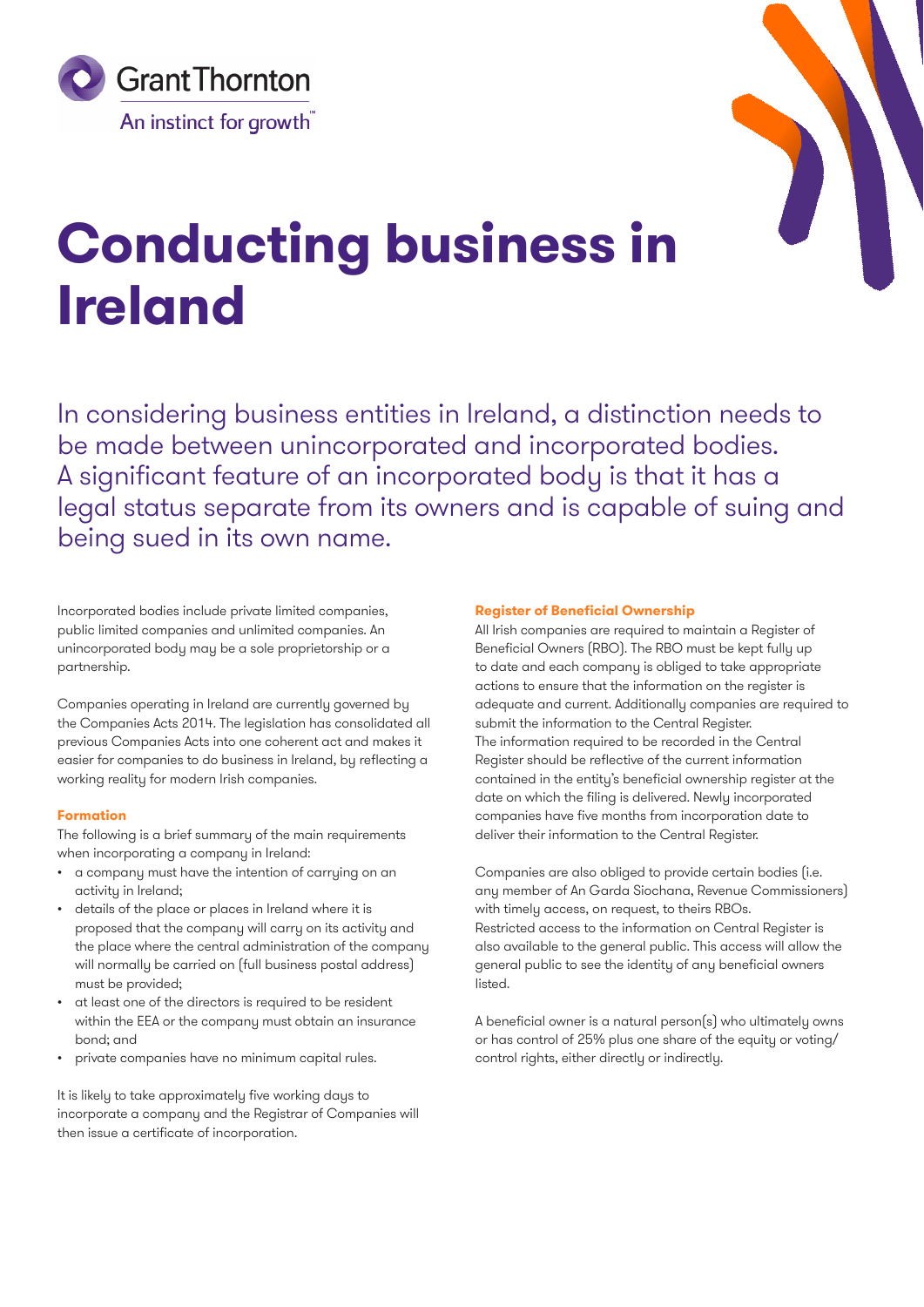#### **Types of entities Private Limited Companies (Ltd)**

Private Limited Companies (Ltd) are the most common form of business entity used in Ireland. The essential feature of a Ltd is that the liability of members is limited to the amount, if any, remaining unpaid on the shares held by them. A company is regarded as a separate legal entity and therefore, is separate and distinct from those who run it.

To qualify as a Private Limited Company the company must:

- limit the maximum number of members to 149;
- have a minimum of one director;
- have a company secretary, that can be an individual or body corporate - where there is a single director, they cannot also act as the company secretary;
- not list debt securities;
- restrict the members' right to transfer shares; and
- prohibit any invitation to the public to subscribe for shares.

A Private Limited Company is required to show the word 'Limited' (which may be abbreviated to "Ltd") in its name. The Ltd has a single document constitution which sets out details of the company's share capital and how it is regulated in accordance with the Companies Act 2014.

The Ltd does not have a principal objects clause and will have no restriction on the type of trade or transaction it can enter into, it will have the same legal capacity as a natural person.

## **Designated Activity Companies (DAC)**

A Designated Activity Company (DAC) is a company which is formed for a particular purpose or to carry on a specific activity.

A DAC can be limited by shares or guarantee. It must have a minimum of two directors but can have a single member. A DAC's constitution will contain a Memorandum and Articles of Association. The Memorandum of Association will contain an objects clause that sets out the principle activity of the company, together with ancillary objects outlining in general style transactions the company can undertake. It is common for such objects to contain clauses around borrowing, providing security and such like.

A company may seek to register as a DAC for both legal and commercial reasons. For example a company which wishes to raise finance by the issuance of debt, is a credit institution or insurance undertaking will be legally required to register as a DAC. Another reason that a company may seek to register as a DAC, is where a company is set up and there is a commercial requirement to set out the purpose or the objective of the company (e.g. joint venture or SPV).

A DAC is required to show the words Designated Activity Company, (which may be abbreviated to DAC) in it's name.

# **Public Limited Company (PLC)**

Public Limited Companies (PLC) have the same essential characteristics as private limited companies, i.e. the liability of members is limited to the amount of nominal capital subscribed, but the key differences are:

- shares in a public limited company are freely transferable;
- there is no restriction on the maximum number of members;
- a minimum of €25,000 of share capital must be issued and maintained;
- shares may be issued to the public and may be listed on a stock exchange; and
- certain additional reporting and capital requirements apply to such companies.

The word public refers not to the listing of the company's shares on a stock exchange, but rather to the facility to issue shares under a general public offering.

The constitution sets out the objects and rules of the company. There is no upper limit on the level of the issued share capital, but a minimum of €25,000 of share capital must be issued, of which 25% must be paid up.

The name of a public limited company must include the letters "PLC". In all other respects, public limited companies are similar in nature and form to private limited companies. In practice, PLCs are seldom used by inward investors since the facility to issue shares to the public is often not of interest to such investors, while the minimum requirements in relation to the number of members and issued share capital can prove unnecessarily burdensome.